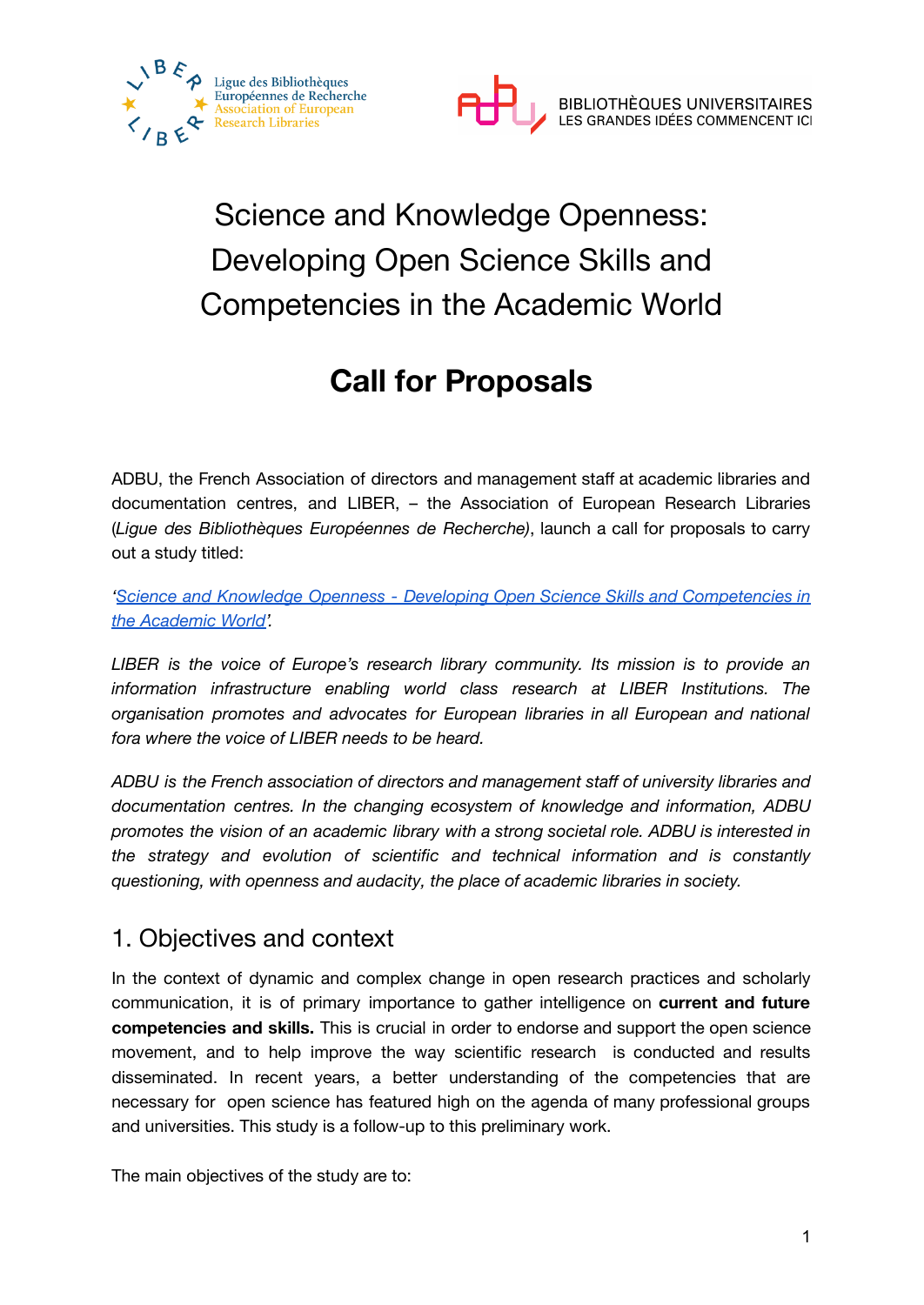



- **Map the necessary competencies and skills** for the concerted development of open science 1 in Europe, and highlight **key stakeholders**;
- **Benchmark current strategies** in developing the competencies and skills needed to implement effective open science practices in higher education, research institutions, and within scientific networks in Europe;
- **Suggest prospective recommendations** in terms of **methods, actors, and, content** for the development of open science skills and competencies in the academic and research professions;
- **Suggest forward-looking recommendations** in terms of **human capital and talent management** to accelerate the implementation of open science policies and practices in higher education, research institutions and within scientific networks in Europe;
- **Highlight the added-value** of open science skills, competencies, and practices for academic, staff, and student career development.

The context of this study follows programmes and initiatives such as the:

- Strategic priorities of the [Horizon](https://ec.europa.eu/info/horizon-europe_en#missions-in-horizon-europe) Europe programme;
- [Universities](https://op.europa.eu/en/publication-detail/-/publication/a3cde934-12a0-11eb-9a54-01aa75ed71a1/) 2030 strategy;
- Open [Education](https://sparceurope.org/what-we-do/open-education/) Initiative launched by SPARC-Europe;
- UNESCO [Recommendation](https://en.unesco.org/science-sustainable-future/open-science/recommendation) on open science;
- LIBER Open Science Training Methods and [Practices](https://zenodo.org/record/3903142#.YG9UrmQzZ25) study;
- LIBER Open Science [Roadmap](https://zenodo.org/record/1303002#.YG3Fl-gzZPZ);
- [European](https://eosc-portal.eu/) Open Science Cloud (EOSC);
- LERU [Roadmap](https://www.leru.org/publications/open-science-and-its-role-in-universities-a-roadmap-for-cultural-change) for Open Science, and;
- European strategies related to the circulation and economy of knowledge and data.

### 2. Description of the Assignment

The result of the study should contribute to the following goals:

- **Make open science happen effectively** (strategic vision, method, daily practice) within higher education, research institutions and within scientific networks in Europe;
- Demonstrate **libraries' roles and capacities**;
- Help spread a **commonly shared vision**, **culture, and practice** when it comes to the competencies and skills needed for open science within higher education, research institutions and within scientific networks in Europe;

<sup>1</sup> We consider that open science includes open access, open data, open peer reviewing, citizen science and also open education, as the competences overlap. However, for this study, we exclude the open education part and open educational resources, since it is unrealistic to cover this inside the study's time limit and budget.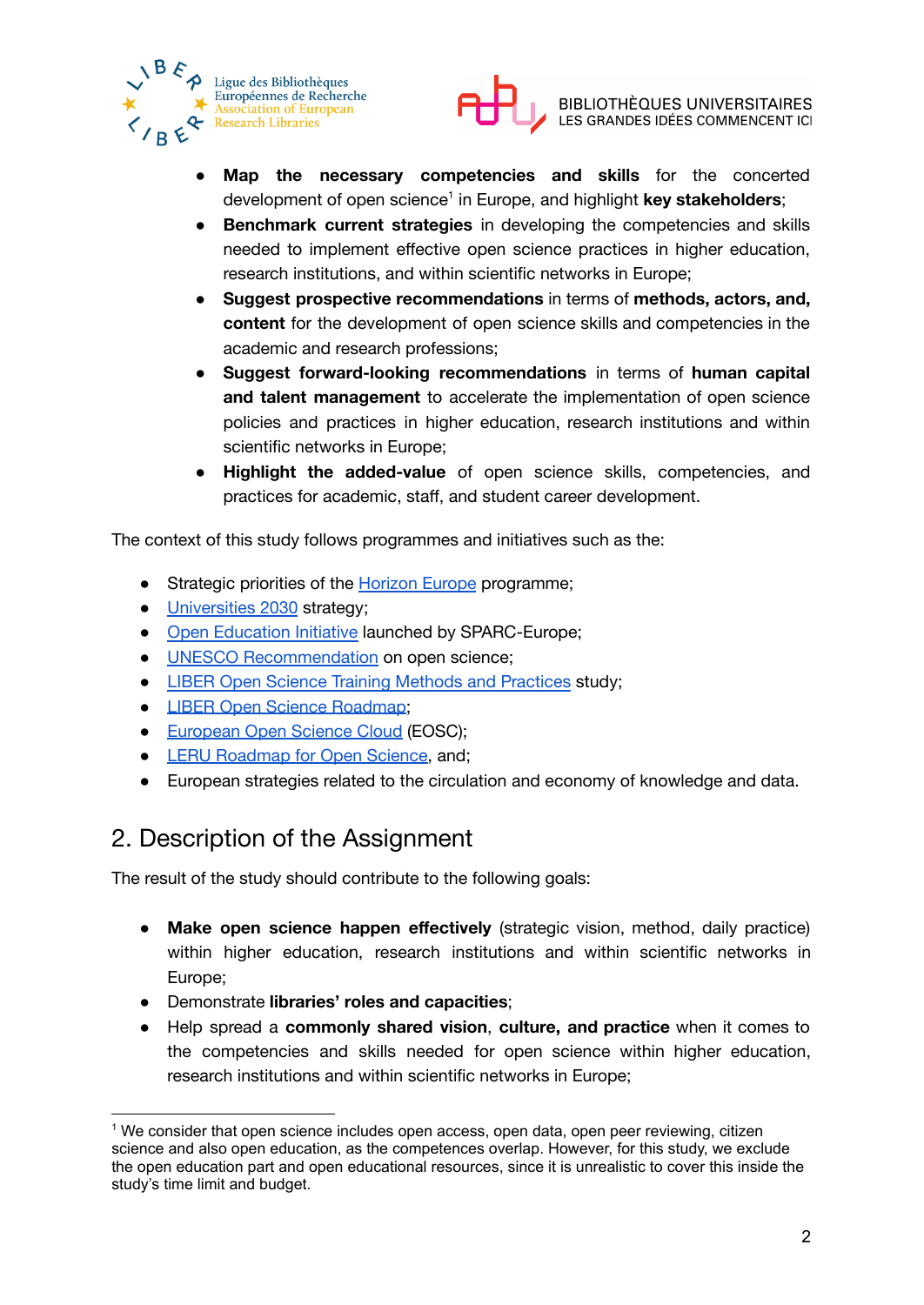



● **Advocate** and focus on library expertise.

### 3. Deliverables

#### **1. A study**

A once-off, possibly reproducible comparative study with a scientific communication pack and with a focus on the role and impact on research libraries.

#### 2. **A survey**

The survey should possibly be focused on the 27 countries of the European Union as well as Iceland, Norway, the United Kingdom, Switzerland, Northern Macedonia, Albania, Montenegro, and Serbia with a degree of flexibility regarding which countries are most relevant in the given context.

Regarding this geographical perimeter of the survey, candidates should explain in their proposal in what way they aim to cover this scope. In particular, they should argue for the choice of relevant and high-value stakeholders within countries/regions, in and outside libraries' ecosystems. The proposals should thus include the number of countries targeted, the number of institutions surveyed, the number of topics addressed, and if possible the number of questions to be answered.

Furthermore, methodology design, core indicators, data collection, GDPR, copyright, data analysis method, evaluation, reporting, and dissemination have to be clearly stated.

More generally, special attention should be paid to all topics listed in section 2 of this document as they provide an essential basis of the study and information on which to build and address additional issues.

Note that this study is subject to the limits and precautions related to the General Data Protection Regulation and the personal data protection.

#### **3. Recommendations**

The study should draw up an **inventory of the competencies and skills** required for the concerted development of open science in Europe, based on a comparative assessment of countries, presenting the major current trends, together with recommendations (as per the following main sections):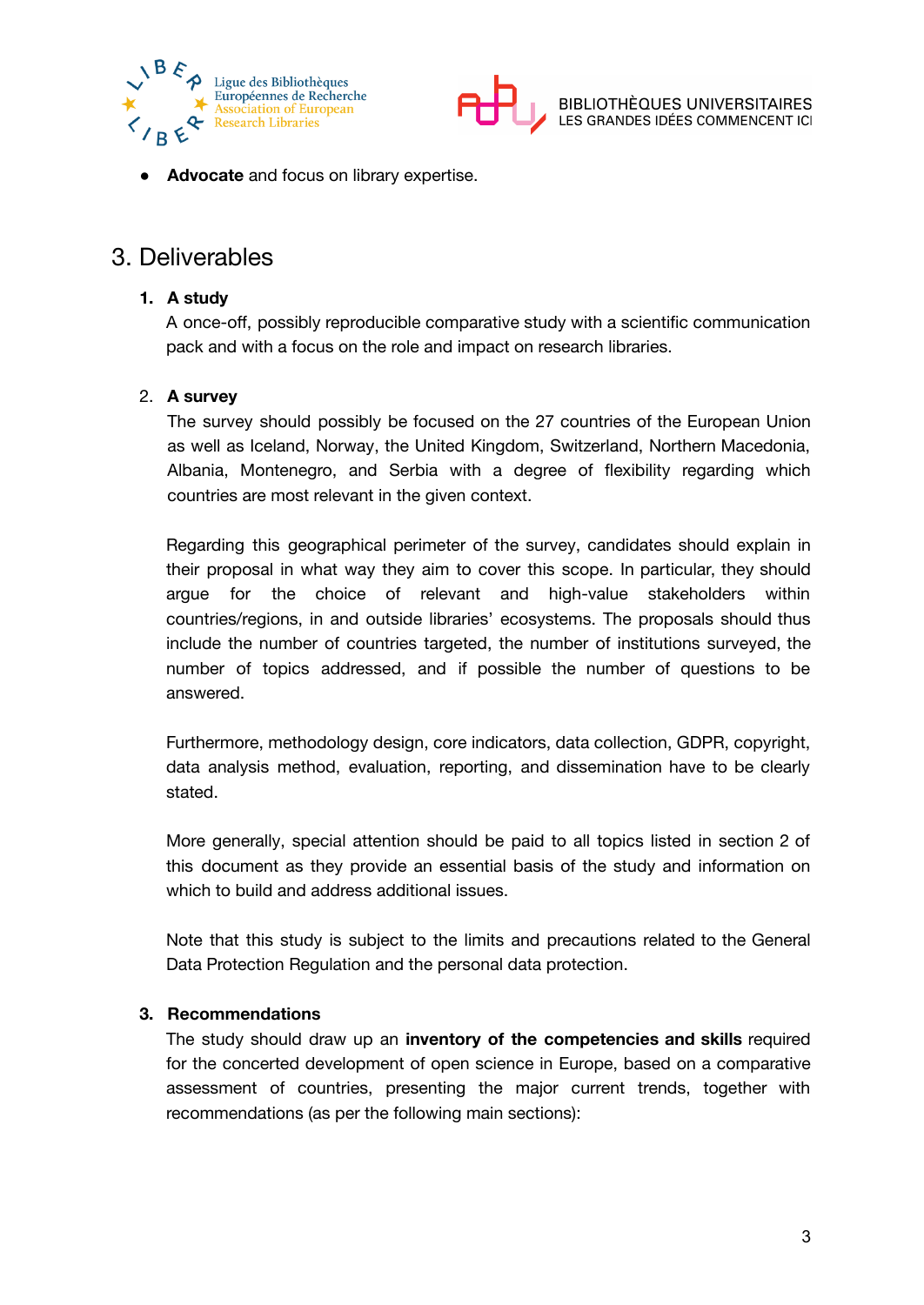



- the **mapping** of competencies and skills needed for the concerted development of open science in Europe, highlighting the main players;
- a **comparative review of current strategies**, **leadership, and progress in the development of the skills** needed to effectively implement open science in higher education, research institutions, and within scientific networks in Europe, as well as highlighting the main trends.
- **prospective recommendations in terms of methods, actors, and content for the development of open science skills** in the academic and research professions based on best practices across European institutions.
- **forward-looking and substantive recommendations in terms of service development, HR and talent management, training and upskilling methods** to accelerate the implementation of open science policies and practices in higher education, research institutions, and within scientific networks in Europe.

It should be noted that the study will not focus on performance indicators.

### 4. Additional Requirements regarding the content of the study

The expected deliverable will:

- Consist of a complete bilingual English-French study with detailed annexes;
- Include a bilingual English-French executive summary;
- Include scientific communication in the form of presentations, posters, and taglines;
- Apply a CC-BY licence for all deliverables, data and analysis;
- Provide a handover of all the datasets collected with an explanation of the statistical instruments used;
- Ensure the reproducibility of data processing for possible updates by LIBER and ADBU, who have full access to the data, processing, and analyses conducted.

The deliverable should emphasise the following definitions:

- Competencies;
- Skills;
- Types of competencies and skills covered in the survey:
- Types of concrete skills per competency.

Complementary approaches or suggestions for innovative approaches are welcome, such as:

- Analysis of a set of job advertisements/descriptions;
- Focus on librarian roles such as instructor, administrator, reference librarian, entrepreneur, data librarian etc..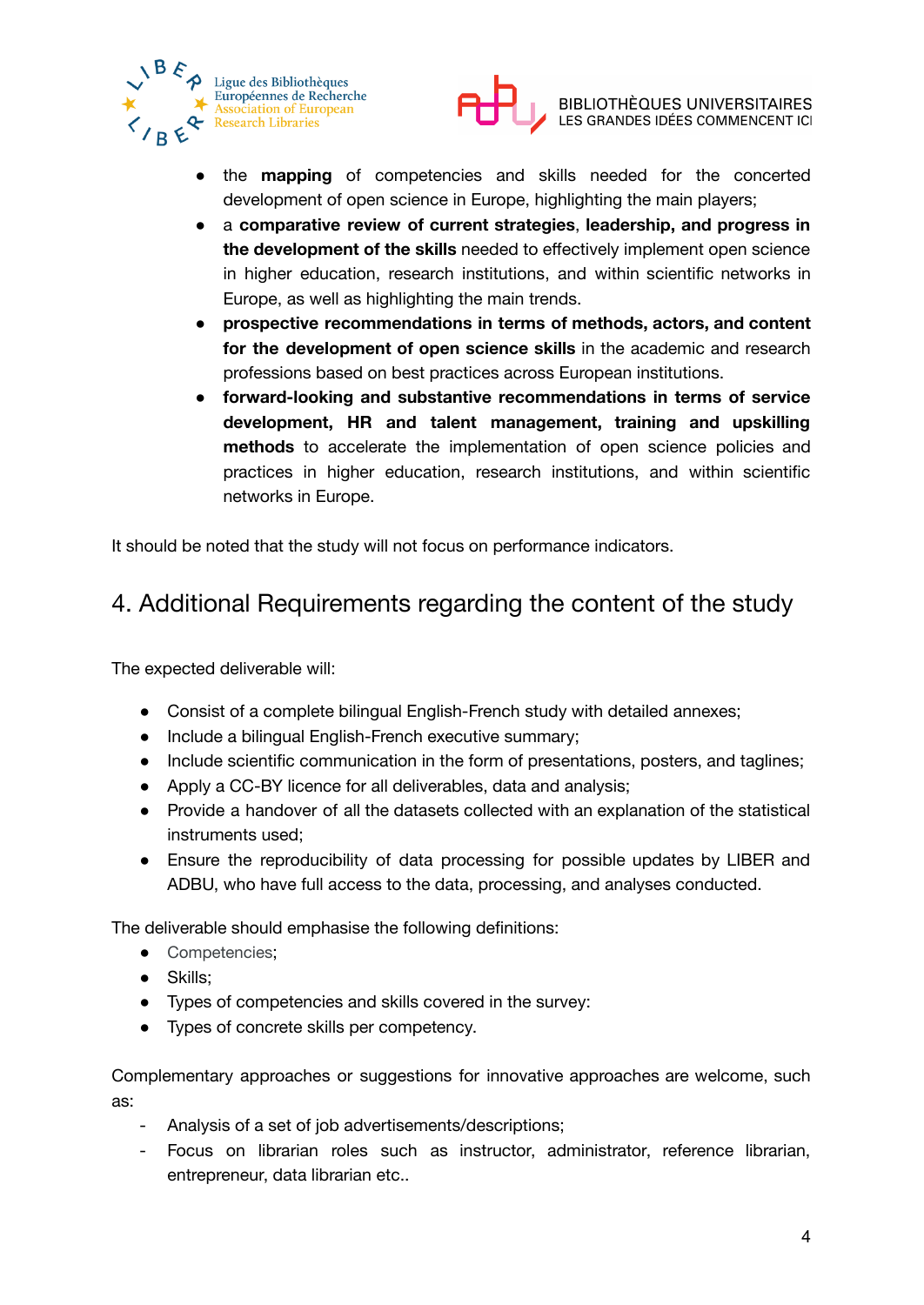



### 5. Candidates selection

The winner of the Call for Proposals will be chosen on the basis of:

- The evaluation of a note and a set of documents in response to the above specifications.
- A pre-selection process (see below).

#### **Proposals submission process**:

- The notes have to be deposited through a form to be found on this web page: <https://adbu.fr/adbu-liber-study>
- It will be possible for the candidates to ask questions directly on the same web page.
- Answers will be displayed on the web page and candidates will also be notified by email.

The note should combine the following:

- Rewriting of the problematization of the study, as the candidate would have understood it;
- A proposed deliverable, compatible with the requirements specified;
- A work methodology to be as detailed as possible with quantitative and qualitative elements;
- A timeline for carrying out the study, compatible with the requirements specified;
- A detailed financial proposal in euros, at a fixed price, and all taxes and charges included;
- A list of recent references justifying the candidate's expertise with respect to the field and subject of this study;
- A statement of alignment with the General Data Protection Regulation.

The candidates are free to provide any other document they deem necessary. Applications must be written in English.

#### **Pre-selection process:**

A pre-selection will be made by the study advisory committee on the basis of the note submitted.

Mandatory, individual interviews will be held with the pre-selected candidates (10 minutes for the candidate to present their main ideas, 20 minutes for questions/answers). This will be organised online.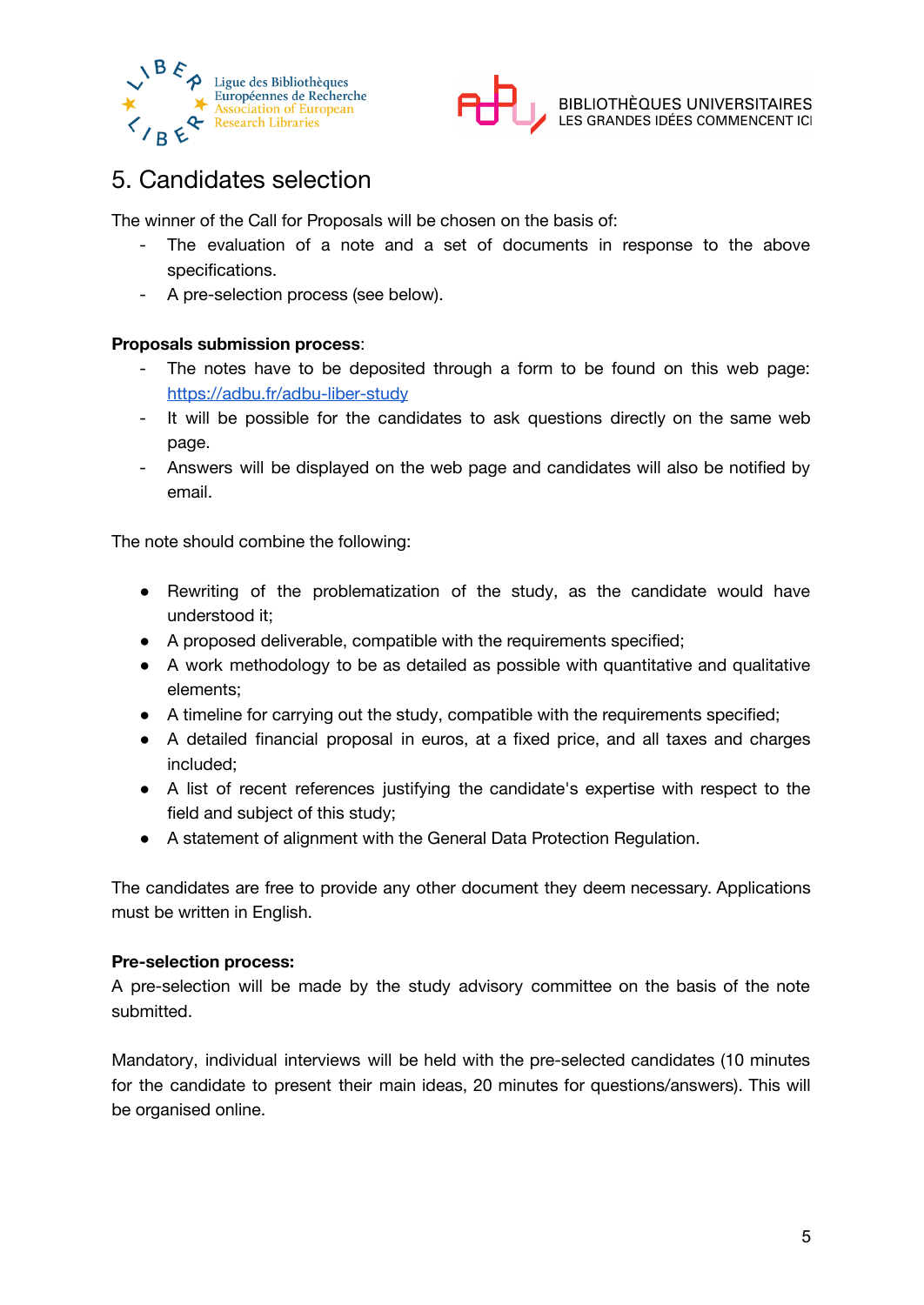



These meetings will cover both the content and methodology of the survey as well as its scope and timeline. If necessary, these meetings will allow the candidates to adapt their proposal, both in terms of content, and of budget, and each party to clarify any useful point.

#### **Selection process:**

Both the note (adapted after the pre-selection meetings) and the pre-selection interview are of value to select the winner of the call. This may then lead to adapting the specifications, if necessary, and by mutual agreement.

#### **Evaluation criteria:**

The successful proposal will be selected based on the following criteria:

- Quality of the proposal;
- Value for money;
- Proven track record of research in the libraries/research/higher education sectors;
- Knowledge of the field in which we operate.

### 6. Confidentiality

It is up to ADBU and LIBER to determine whether and, if so, how they wish to disseminate all or part of the contents of the study.

To this end, both the candidates and the selected service provider undertake to keep the documents relating to this study confidential, and guarantee that ADBU and LIBER will have exclusive access to them.

This confidentiality concerns the present specifications, the application file, and the deliverables of the study, whether they are final documents or working documents.

This commitment is valid for an unlimited period of time, during or after the completion of the study.

If any documents are to be released to third parties, both the applicants, and the successful contractor must obtain the explicit written agreement of ADBU and LIBER.

This confidentiality setting will be included in the contract to be signed by both parties.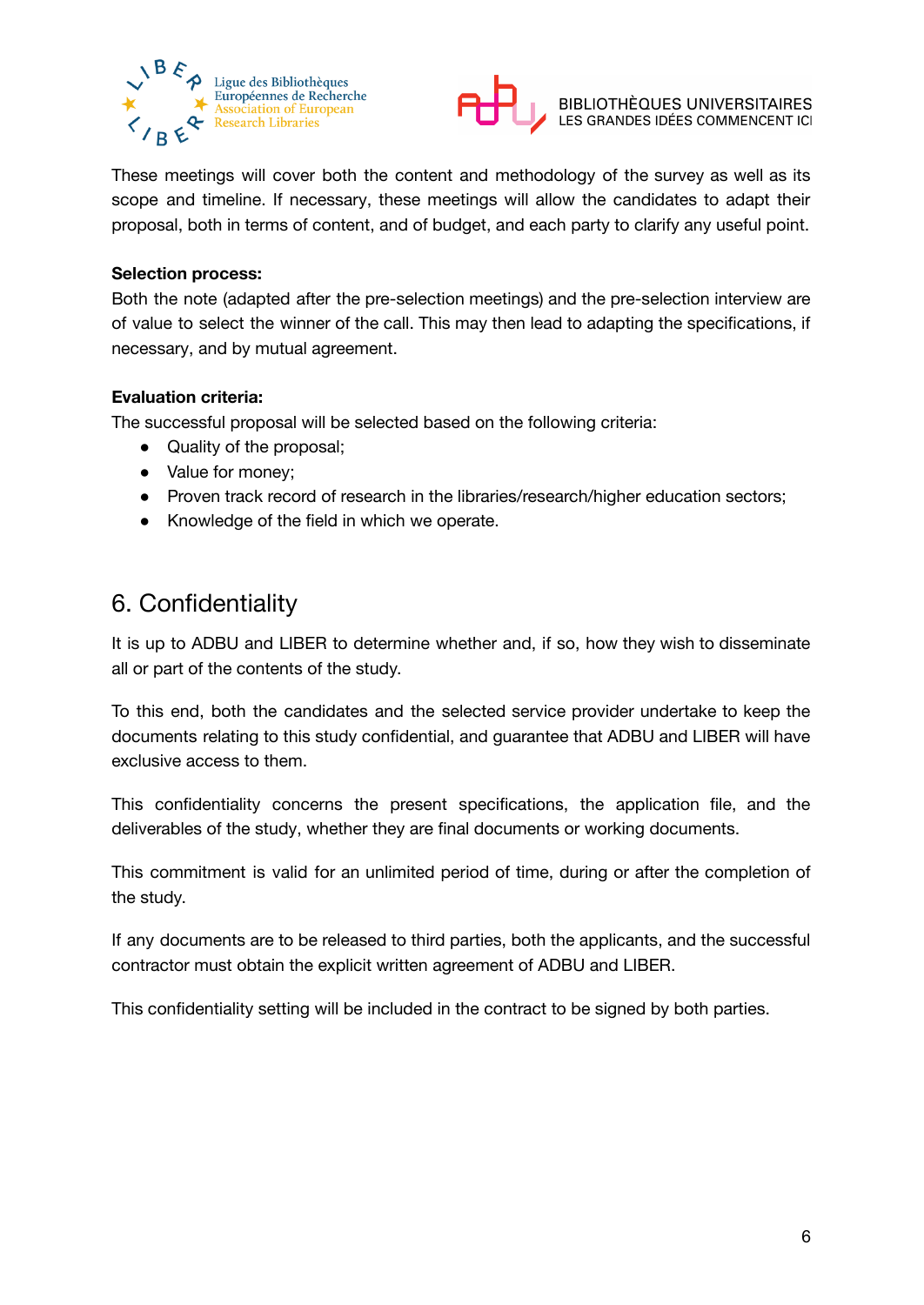



## 7. Time schedule for the study and the duration of the assignment

The consultant's assignment will begin in May 2021 and end in December 2021. The consultant is requested to commit to this planning. The month by which the study must be completed is December 2021.

### 8. Other Conditions Attached to this Request for Proposals

- 1. The consultant cannot derive any rights to reimbursement of quotation costs or to obtaining the order from this Request for Proposals.
- 2. ADBU and LIBER may (temporarily) suspend and/or revoke this Request for Proposals. In such a situation, you are not entitled to reimbursement of the costs incurred for this Request for Proposals.
- 3. By submitting a Proposal, you declare that you meet all the requirements set out in this Request for Proposals and that you agree to the terms and conditions set.
- 4. General conditions of sale, sector conditions, or other conditions of the Tenderer are expressly excluded and do not apply to this agreement.

| <b>Activity</b>                                        | Date                       |
|--------------------------------------------------------|----------------------------|
| Send Request for Proposals                             | 12-04-2021                 |
| Deadline for asking questions                          | 22-04-2021                 |
| Publishing answers to<br>questions Note of Information | 12-04-2021 -<br>22-04-2021 |
| Deadline for submission<br>proposals (offer)           | 02-05-2021 Midnight        |